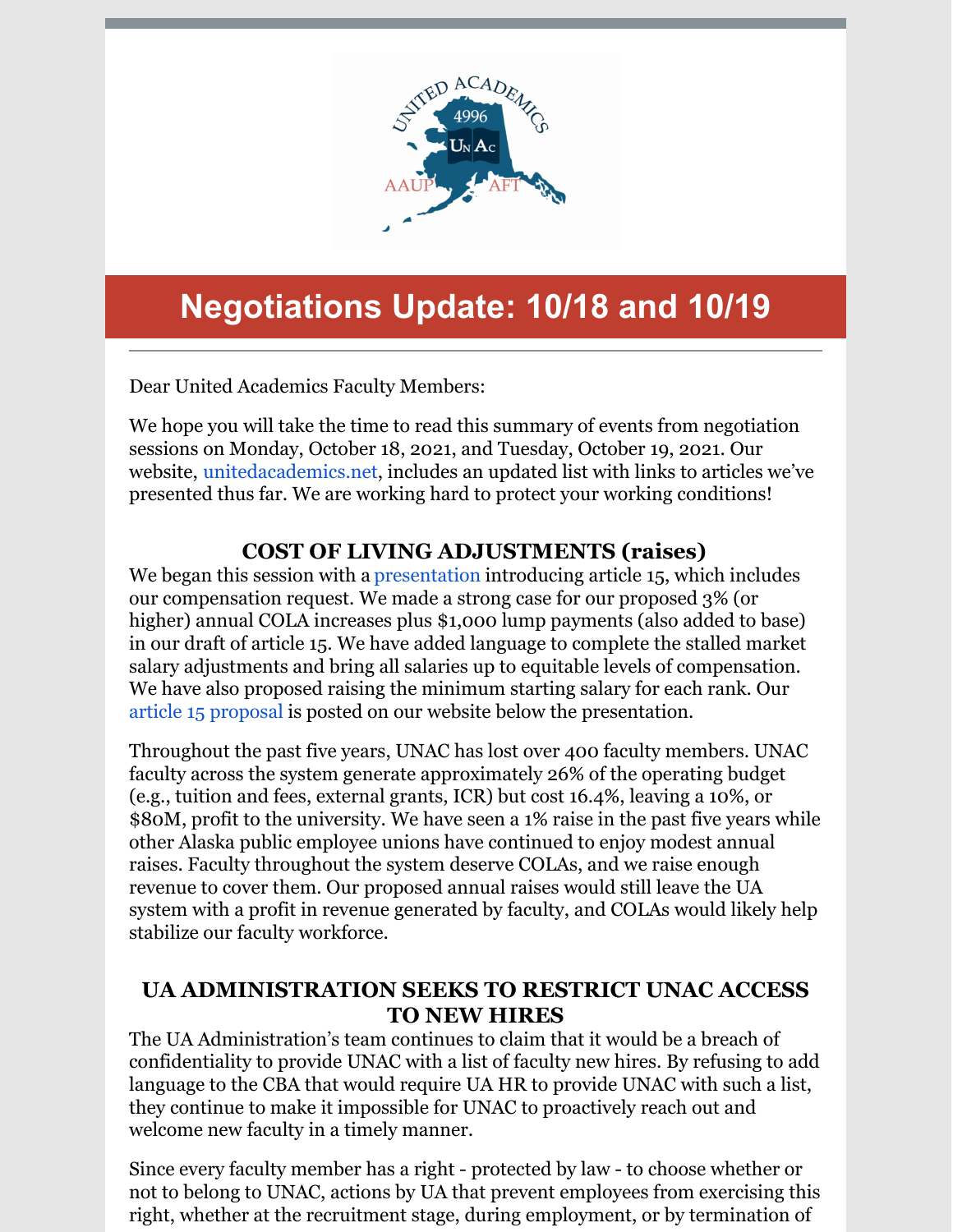employment, are unlawful. As such, we will continue to propose that this requirement be added into the CBA. Please be aware that UA faculty who choose not to opt-in to UNAC and as such, do not pay dues, are still bound by the CBA and are fully represented by UNAC as the bargaining unit, per the [NLRA](https://www.nlrb.gov/about-nlrb/rights-we-protect/the-law/employees/union-dues).

## **ADMINISTRATION'S TEAM PUSHES FOR STRICTER PERSONNEL RECORDS RETENTION**

The UA Administration's team continues to propose changes that would require all disciplinary material to be retained in personnel files... forever. Language in the current CBA allows the removal of most items after 2 years if the issue has been resolved, which also reflects common retention practices for employee records. While the latest version of their proposal would allow faculty to request in writing - the removal of such an item from personnel files, we believe that keeping disciplinary material in a file after the issue has been resolved is detrimental to our members' professional futures.

According to the Society for Human Resource Management, "if an employee maintains an acceptable level of behavior for 12 months or more, many employers agree that older disciplinary warnings normally no longer influence future employment decisions." In the spirit of compromise, the UNAC team has counterproposed that such material may be retained on file for one additional year upon mutual agreement by UNAC and UA.

## **LAND ACKNOWLEDGEMENT REFUSAL**

Despite moving testimonies from several faculty members serving on the Alaska Native Studies Council and a poignant and timely Indigenous People's Day message from Interim President Pat Pitney, UA Administration has issued a final refusal to mutually endorse a proposed land acknowledgement. Specifically, UA Administration believes that, since land acknowledgements are a "moral obligation already recognized by the UA system" and not a legally required mandatory subject of bargaining, there is no need to have it be part of the CBA.

UNAC holds the opposing view that this directly pertains to the working conditions of our members, especially our Alaska Native faculty, and is an important step in the right direction to celebrate identity, promote transformation, and honor our differences. We welcome your thoughts and advice on how to elevate this issue.

## **ENDORSEMENT OF AAUP GUIDING DOCUMENTS**

Even as UNAC continues to aggressively pursue the arbitration cases of four tenured professors that were recently non-retained - without just cause - and whose terminations were each egregiously sustained by Interim President Pat Pitney in Step 4 grievances, UA Administration continues to insist that UNAC has misconstrued the intention of our mutual endorsement of tenure and academic freedom. While their latest Article 6 revision has added back the current CBA's "endorsement" of AAUP statements on [Principles](https://www.aaup.org/file/1940 Statement.pdf) of Academic Freedom (1940) and On [Collegiality](https://www.aaup.org/file/AAUP Collegiality report.pdf) As a Criterion for Faculty Evaluation (1999), it also includes the following proposed language which would invalidate the endorsements of these principles:

*"Nothing in this provision shall be construed to supersede, modify, or af ect any other article of the collective bargaining agreement."*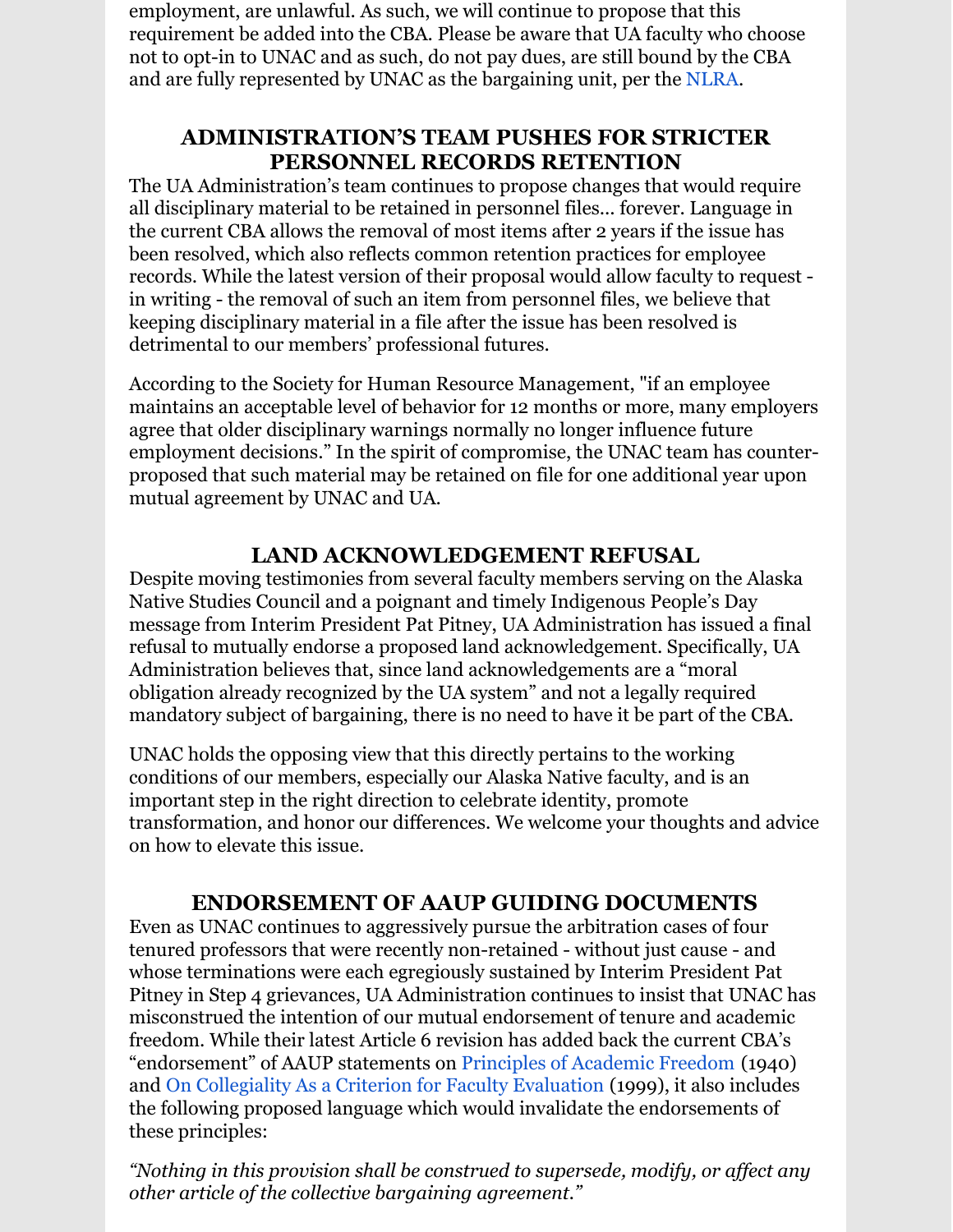In response, UNAC has offered a new counter-proposal that strikes this nullifying qualification and retains the current CBA language endorsing these statements by [AAUP](https://www.aaup.org). As many may already know, AAUP is one of UNAC's national affiliate associations and is an important national advocate for faculty rights and interests, particularly in the areas of academic freedom, tenure, due process, and shared governance. Through our affiliation, we join AAUP in upholding the fundamental professional values and standards for higher education, advancing the rights of academics, and promoting the interests of higher education teaching, research, creative works, and service.

## **UNAC'S PROPOSAL TO IMPROVE BENEFITS FOR ALL FULL-TIME FACULTY**

Health Care:

We recognize that our high healthcare expenses are due to excessive costs in Alaska and are not due to any mismanagement of our UA healthcare plans. To help members circumvent these high costs, we propose moving the UA contribution from 82% to 85%.

Retirement:

- We are suggesting that the UA's retirement contribution wage-base for the UA Pension Plan match the wage-base used by employers who contribute to Social Security.
- We have included a voluntary early retirement incentive program.

Holidays:

We are seeking to add Indigenous Peoples' Day as an additional paid holiday.

Parental Leave:

We are adding language allowing the use of the UNAC Leave Bank (formerly UAFT Leave Bank) for paid parental leave.

Pay Distribution:

Similar to other institutions of higher education, we have proposed giving faculty the option of being paid for a 9-month contract over the course of a 12-month period.

# **UA ADMINISTRATION DECIDES NOT TO ILLEGALLY DISCRIMINATE FOR UNION ACTIVITY**

The administration's team has conceded that elected UNAC leaders maintain the right to participate in shared governance, provided they avoid 'conflicts of interests.' United Academics is uncertain where the conflicts lie, but we are confident that all of our members act professionally and recuse themselves from participation in a committee, discussion, or event when they have a conflict of interest. We are pleased to see that the administration's team has dropped their illegal proposal to prevent UNAC leaders from taking part in shared governance.

UA Administration has finally dropped their illegal proposal intended to prevent UNAC leaders from participating in shared governance. On the flip side and without any concrete examples to reference, they also felt compelled to evaluate faculty senate governing documents for conflicts of interest. Their concerns remain unclear and this item remains open to (confusing) discussion.

## **MANAGEMENT RIGHTS NOW INCLUDE TECHNOLOGY REQUIREMENT**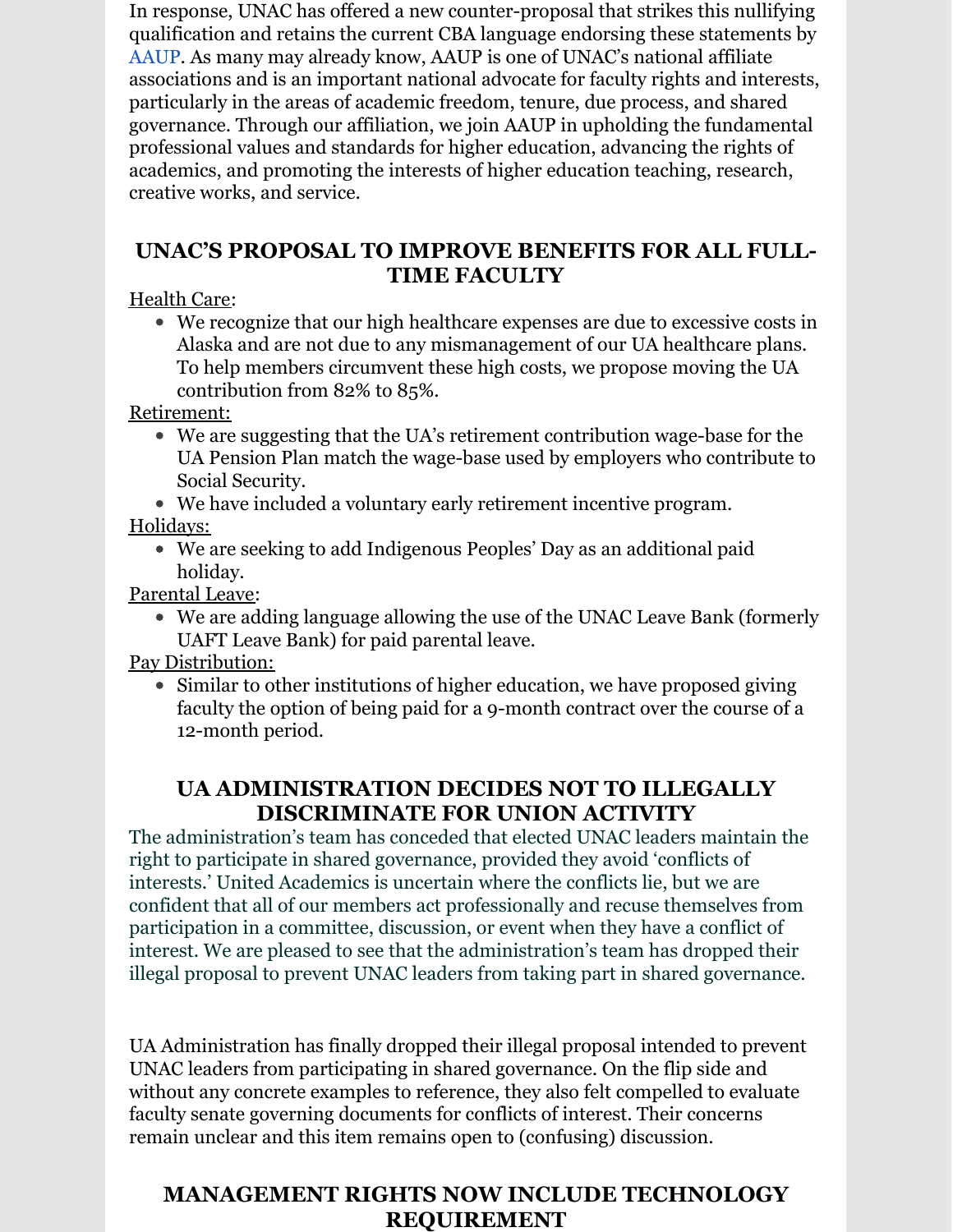The UNAC team reached a tentative [agreement](http://unitedacademics.net/wp-content/uploads/2021/10/Article-18-TAd-10-19-21.pdf) on Article 18 on October 19, 2021. This version adds the management 'right' to provide faculty with the technology necessary to perform our jobs.

#### **WHERE THINGS STAND**

- Articles on the United Academics side: 1, 2, 3, 4, 5.
- $\bullet$  Articles on the UA administration side: 6, 7, 9, 12, 13, 15, 16, 17.
- TA'd articles: 8, 14, 18, 19, 20, 21, 22.
- Articles not presented yet: 10 (Reduction in Force Due to Discontinuance or Reduction of Program) & 11 (Disciplinary Action)

#### **NEXT BARGAINING ZOOM SESSIONS (9:00 a.m. - 5:00 p.m.)**

- Monday, October 25 and Tuesday, October 26
- Monday, November 1 and Tuesday, November 2
- Monday, November 8 and Tuesday, November 9
- Monday, November 15 and Tuesday, November 16
- Monday, November 29 and Tuesday, November 30
- Monday, December 6 and Tuesday, December 7

## **THANK YOU!**

Thank you to all of our members for the work you do each day. Thank you for attending negotiation sessions when you're able to do so. Thank you to the three Faculty Senates for your recently passed motions supporting the UNAC team. We hope all of you, individually or collectively with your department/program or college, will communicate your thoughts with United Academics' negotiations team and leadership (contacts below), and consider collective actions to support our negotiations.

In solidarity, Your United Academics Negotiations Team



Contract Manager - [Melanie](mailto:melanie.arthur@unac4996ak.com) Arthur, Ph.D.